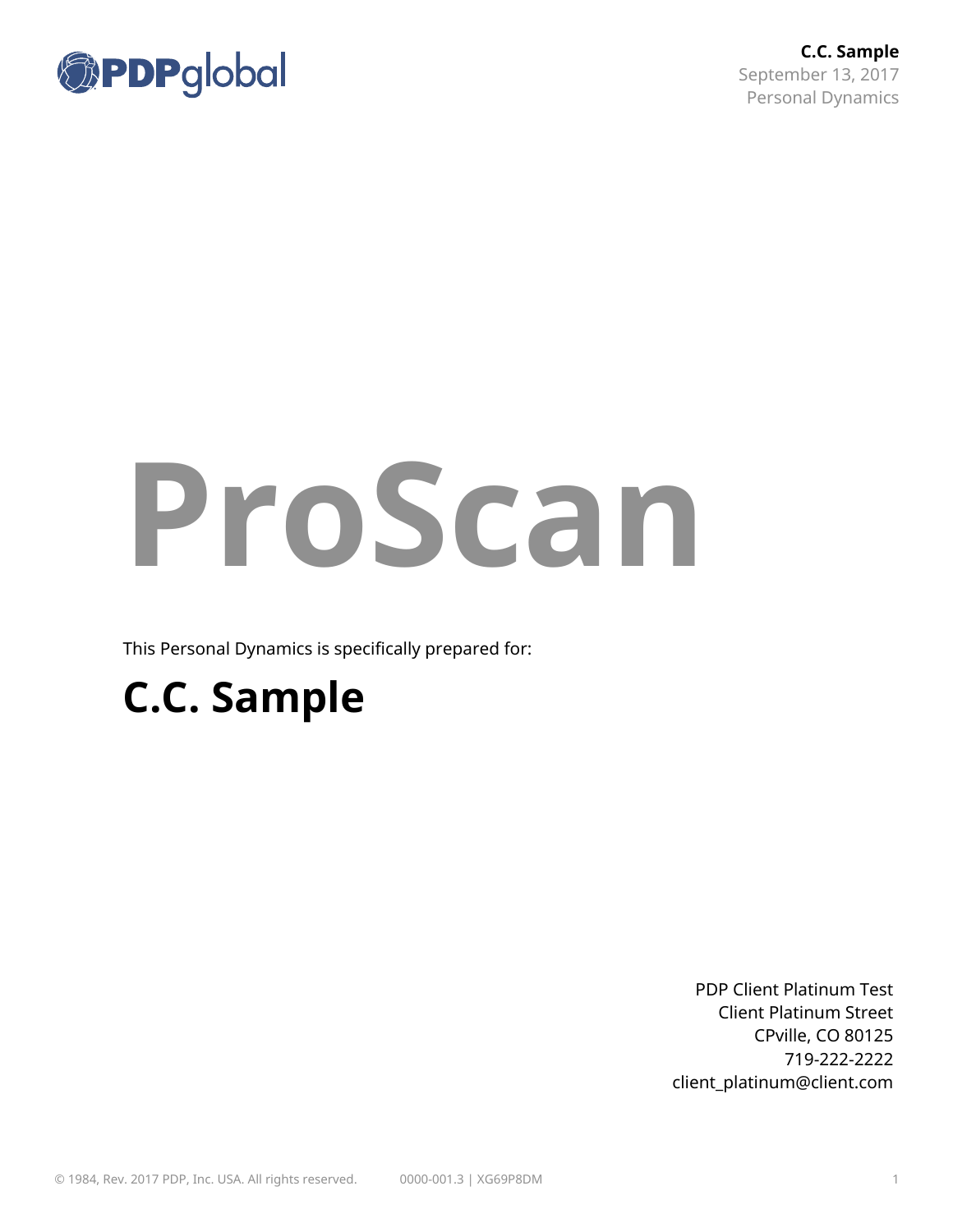

**C.C. Sample** September 13, 2017 Personal Dynamics

#### **Basic / Natural Self**



#### **Priority Environment**



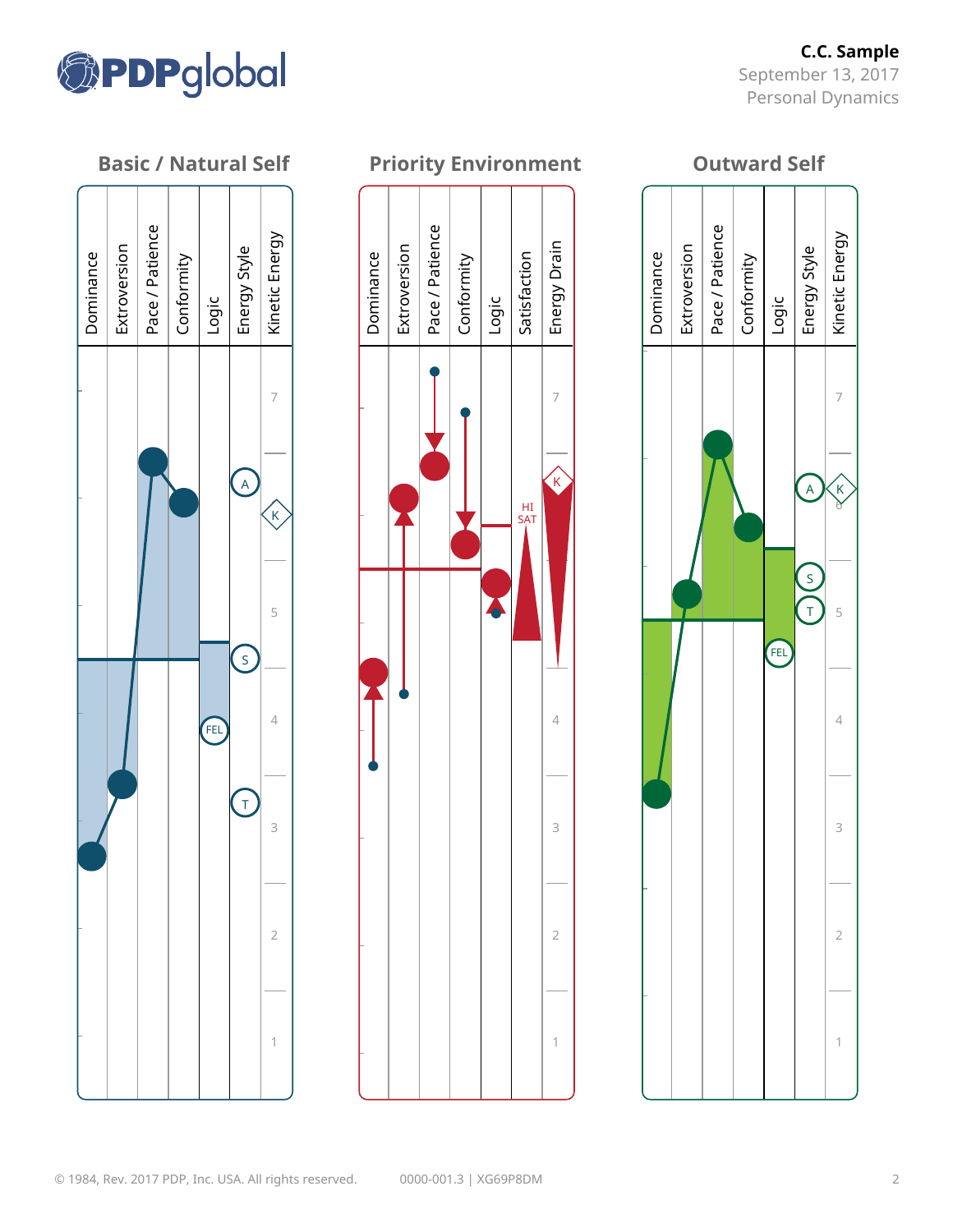

# The way you would function if there were no outside pressures for adjustment.

| <b>Dominance</b><br><b>Take-charge Trait</b>                                                               | <b>Extroversion</b><br><b>People Trait</b>                                                                          | Pace<br><b>Patience Trait</b>                                                                                                                                  | <b>Conformity</b><br><b>Systems Trait</b>                                                                                    | <b>Logic</b><br><b>Decision Basis</b>                   | <b>Energy Style</b><br>$\mathbf{A}$<br>$\mathbf{s}$ |                                                                |                                                            | <b>Energy Level</b><br><b>Kinetic</b>                                                                                                                       |
|------------------------------------------------------------------------------------------------------------|---------------------------------------------------------------------------------------------------------------------|----------------------------------------------------------------------------------------------------------------------------------------------------------------|------------------------------------------------------------------------------------------------------------------------------|---------------------------------------------------------|-----------------------------------------------------|----------------------------------------------------------------|------------------------------------------------------------|-------------------------------------------------------------------------------------------------------------------------------------------------------------|
| Intimidating<br>Bold<br>Forceful<br>Abrasive<br>Commanding<br>Fearless<br>Daring<br>Demanding              | Overwhelming<br>Flamboyant<br>Verbose<br>Promoter<br>Convincing<br>Gregarious<br>Pleaser<br>Effusive                | Resist change<br>Unhurried<br>Determined<br>Tenacious<br>Deliberate<br>Persistent<br>Avoid conflict<br>Resilient                                               | Judgmental<br>Perfectionistic<br>Uncompromising<br>Exacting<br>Meticulous<br>Vigilant<br><b>Strict</b><br>Orthodox           | <b>Fact/Analytical</b><br>Rely on established<br>theory |                                                     |                                                                |                                                            | Zone 7<br>An awesome energy<br>force<br>- can conquer almost<br>any goal or task<br>- have mental/<br>physical power for<br>sustained, complex<br>endeavors |
| Authoritative<br>Courageous<br>Direct<br>Visionary<br>Inventive<br>Venturous<br>Quick-witted<br>Analytical | Eager<br>Inspirational<br>Expressive<br>Empathetic<br>Trusting<br>Exciting<br>Inclusive<br>Motivating               | Sympathetic<br>Sensitive<br>Warm<br>Harmonious<br>$\overline{\phantom{a}}_{\phantom{a}}$ Endu $\overline{\phantom{a}}_{\phantom{a}}$<br>Consistent<br>Thorough | Systematic<br>Precise<br>Prudent<br>Diligent<br>Conscientious<br>Dedicated<br><b>Disciplined</b><br>Conventional             | Need factual proof                                      |                                                     | A                                                              |                                                            | Zone 6<br>An endless resource<br>of energy<br>- require extensive<br>projects or diverse<br>activities to channel<br>this major force                       |
| Firm<br>Competitive<br>Decisive<br>Definite<br>Assertive<br>Self-assured<br>Innovative<br>Originator       | Articulate<br>Optimistic<br>Sociable<br>Responsive<br>Fun-loving<br>Enthusiastic<br>Persuasive<br>Verbal            | Constant<br>Dependable<br>Rhythmic<br>Methodical<br>Informal<br>Casual<br>Good-natured<br>Cooperative                                                          | Specialist<br>Procedural<br>Focused<br>Dutiful<br>Loyal<br>Committed<br>Detailed<br>Accurate                                 | Seek uniform fact-<br>finding procedures                |                                                     |                                                                | $\mathsf S$                                                | Zone 5<br>Significant capacity for<br>accomplishing tasks<br>- achieve goals with<br>high success<br>- need extra activities<br>to utilize energy           |
| Certain<br>Confident<br>Curious<br>DYNAMETRIC MID-LINE                                                     | Participative<br>Poised<br>Friendly<br>FLEXIBLE / ADAPTABLE                                                         | Easy-going<br>Amiable<br>Pleasant                                                                                                                              | Structured<br>Careful<br>Orderly                                                                                             | Examine empirical<br>evidence<br>BALANCED LOGIC         |                                                     |                                                                |                                                            | Zone 4<br>Ample energy to<br>complete more than<br>required tasks and<br>expected goals<br>- complete tasks                                                 |
| Moderate<br>Supportive<br>Amenable                                                                         | Sincere<br>Congenial<br>Genuine                                                                                     | Adjustability<br>Like change<br>Versatile                                                                                                                      | Open-minded<br>Generalist<br>Less-detailed                                                                                   | Validate inner<br>sense                                 |                                                     |                                                                |                                                            | productively<br>- accommodate<br>additional activities                                                                                                      |
| Collaborative<br>Agreeable<br>Modest<br>Accepting<br>Attentive<br>Helpful<br><b>Discreet</b><br>Tolerant   | Composed<br>Contemplative<br>Considerate<br>Observant<br>Imaginative<br>Private<br><b>Selective</b><br>communicator | Active<br>Spirited<br>Restless<br>Impatient<br>Mobile<br>Dynamic<br>Seek change<br>Lively                                                                      | Big-picture<br>Independent<br>Avoid detail<br>Free-spirited<br>Flexible<br>Creative<br>Unconventional<br>Individualistic     | Use innate intuition<br>and recognition                 | T<br>energy output;                                 |                                                                | project                                                    | Zone 3<br>Sufficient energy to<br>meet requirements of<br>today's jobs<br>- focus on tasks<br>- avoid overload                                              |
| Contributing<br>Obliging<br>Peaceable<br>Gracious<br>Accommodating<br>Gentle<br>Humble<br>Temperate        | Self-protective<br>Mild-mannered<br>Respectful<br>Thinker<br>Reflective<br>Unpretentious<br>Quiet<br>Introspective  | Swift<br>Driving<br>Pressing<br>Hasty<br>Spontaneous<br>Instantaneous<br>Fast-paced<br>Impulsive                                                               | Adventurous<br>Free-thinker<br>Unconstrained<br>Challenge rules<br>Carefree<br>Autonomous<br>Uninhibited<br>Self-governing   | Respond<br>instinctively                                | style with huge<br>arting drive                     | predetermined project<br>supportive style;<br>ough,<br>$g$ ni: | tenacious; locomotive-like force<br>completes<br>sues and  | Zone 2<br>Capacity to complete<br>tasks that are<br>motive-driven<br>- evaluate goals and<br>focus accordingly<br>- make every move<br>count                |
| Undemanding<br>Deferring<br>Non-controlling<br>Tentative<br>Hesitant<br>Placid<br>Yielding<br>Complacent   | Reserved<br>Shy<br>Circumspect<br>Skeptical<br>Confidential<br>Guarded<br>Undemonstrative<br>Solitary               | Impetuous<br>Impelling<br>Abrupt<br>Coiled-spring<br>Sporadic<br>Short-fused<br>Volatile<br>Explosive                                                          | Non-detailed<br>Free-wheeling<br>Resistant<br>Controversial<br>Contrary<br>Anti-bureaucratic<br>Adversarial<br>Nonconforming | Rely on initial<br>viewpoint                            | Thrust-Rocket launch<br>self-st.<br>inner-directed, | -Follow thr<br>to complet<br>dedicated<br>Allegiance-          | <b>Ste-Nacity--</b> Steadfast,<br>that self-initiates, pur | Zone 1<br>Limited capacity,<br>allocate efforts in<br>order to succeed<br>- identify priority(s)<br>in life<br>- direct efforts<br>toward specific<br>task  |
| <b>Supportive</b>                                                                                          | <b>Reserved</b>                                                                                                     | <b>Urgent</b>                                                                                                                                                  | Independent                                                                                                                  | <b>Feeling/Intuition</b>                                | T.                                                  | A                                                              | $\sf S$                                                    | $\mathsf K$                                                                                                                                                 |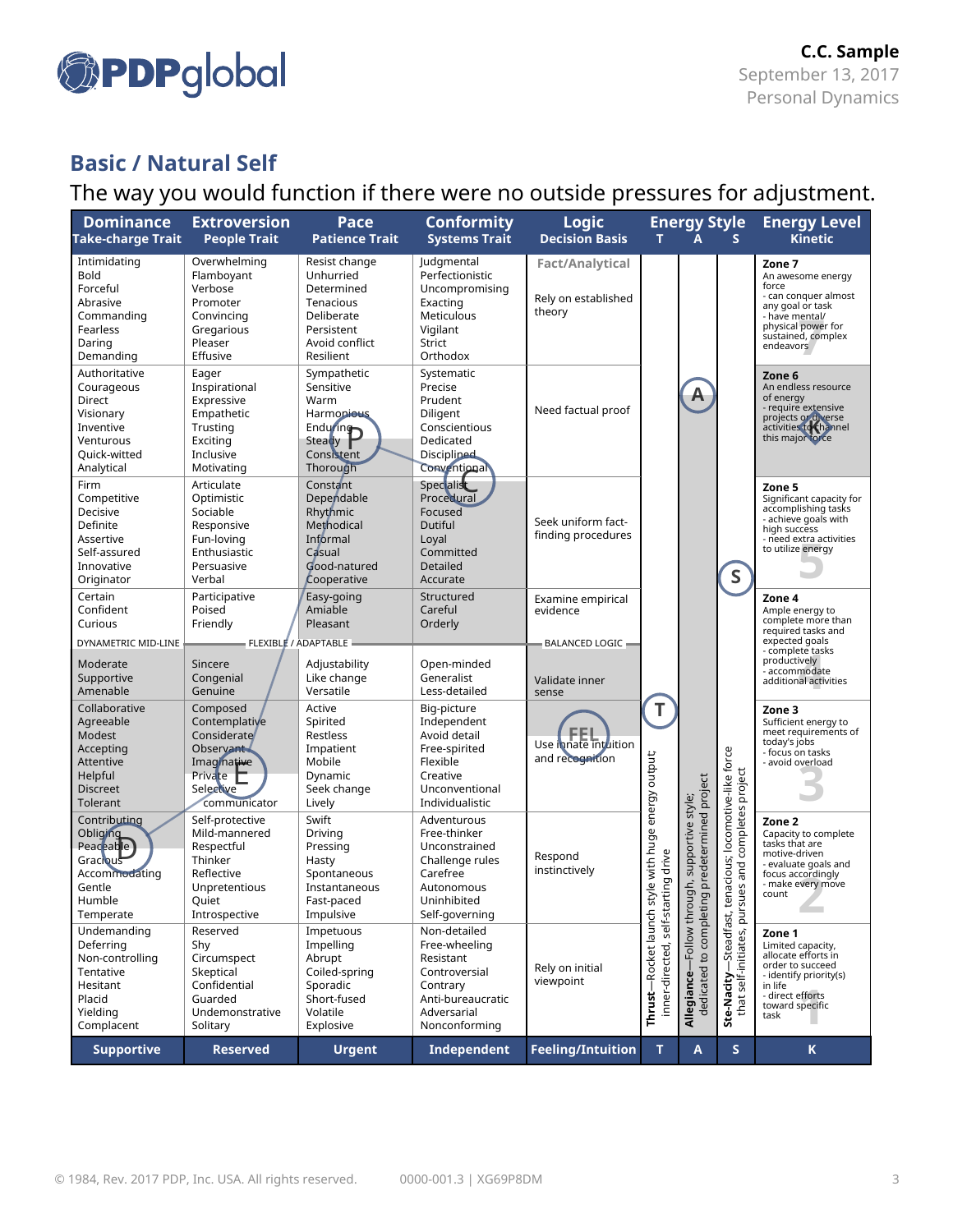



# **Introduction**

ProScan is a self awareness instrument that will aid in developing better communications, understanding and mutual respect. PDP focuses on the **strengths** of individuals and has proven that when **strengths** are understood and matched with the requirements of a job or situation, positive improvements will result.

# **Section 1: Basic/Natural Self**

The way you function most **naturally** and **efficiently**.

Based on recent research, case studies and a field norming of over 5 million, the following information compares your responses to others with similar responses in a statistically-based study of a cross section of working adults.

#### **You have indicated by your responses to the ProScan Survey that:**

You are dependable, steady and efficient. Dedicated to respected programs and people. You are sincerely cautious and conscientious, wanting things done well.

Able to do repetitive tasks, you usually like a consistent routine. Make every move count. Can be uncomfortable if placed under too much unjustified pressure or confrontational environments.

You are friendly and well accepted by others. A cooperative and peaceful approach is your preference. Do not want yourself or others taken advantage of.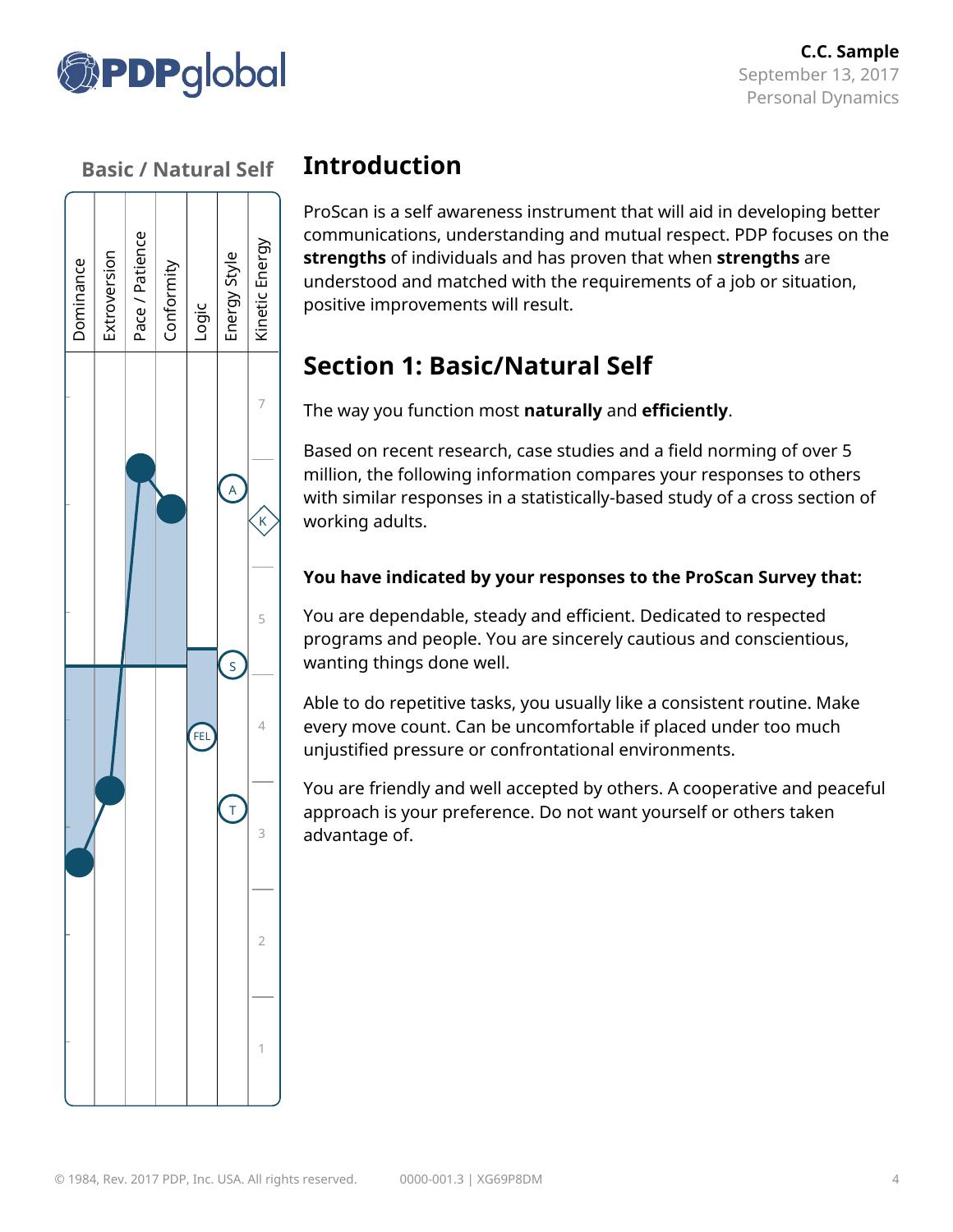



Further insight into your **Pace** trait, the strongest behavioral trait you have developed, is described as:

Cooperative Generous Unassuming Amiable Dependable Warm Sincere Very likable Tolerant, may hold things within Take things in stride, roll with the punches Very few enemies Good listener Almost always strive to be in harmony with the environment Approach activities with persistence and willingness for repetitive action if necessary Able to accommodate about any justifiable pace Rhythmic characteristic often exhibited in sports, music or mechanical activities Friendly in an unselfish way Probably have a lot of friends Cautious about change until change is tested and proven

The **Conformity** trait and its relationship to the above would represent you as being careful, thorough, dependable, conservative and systems oriented. You want to be correct and desire guidelines to work within.

The **Dominance** trait suggests you are supportive, collaborative and modest. You may place importance on security and prefer to work with leadership that has a strong sense of direction and purpose.

The **Extroversion** trait indicates you are a reserved, private and quiet person especially around strangers. The more familiar you become with an individual or group, the higher your comfort level of expressing yourself to them.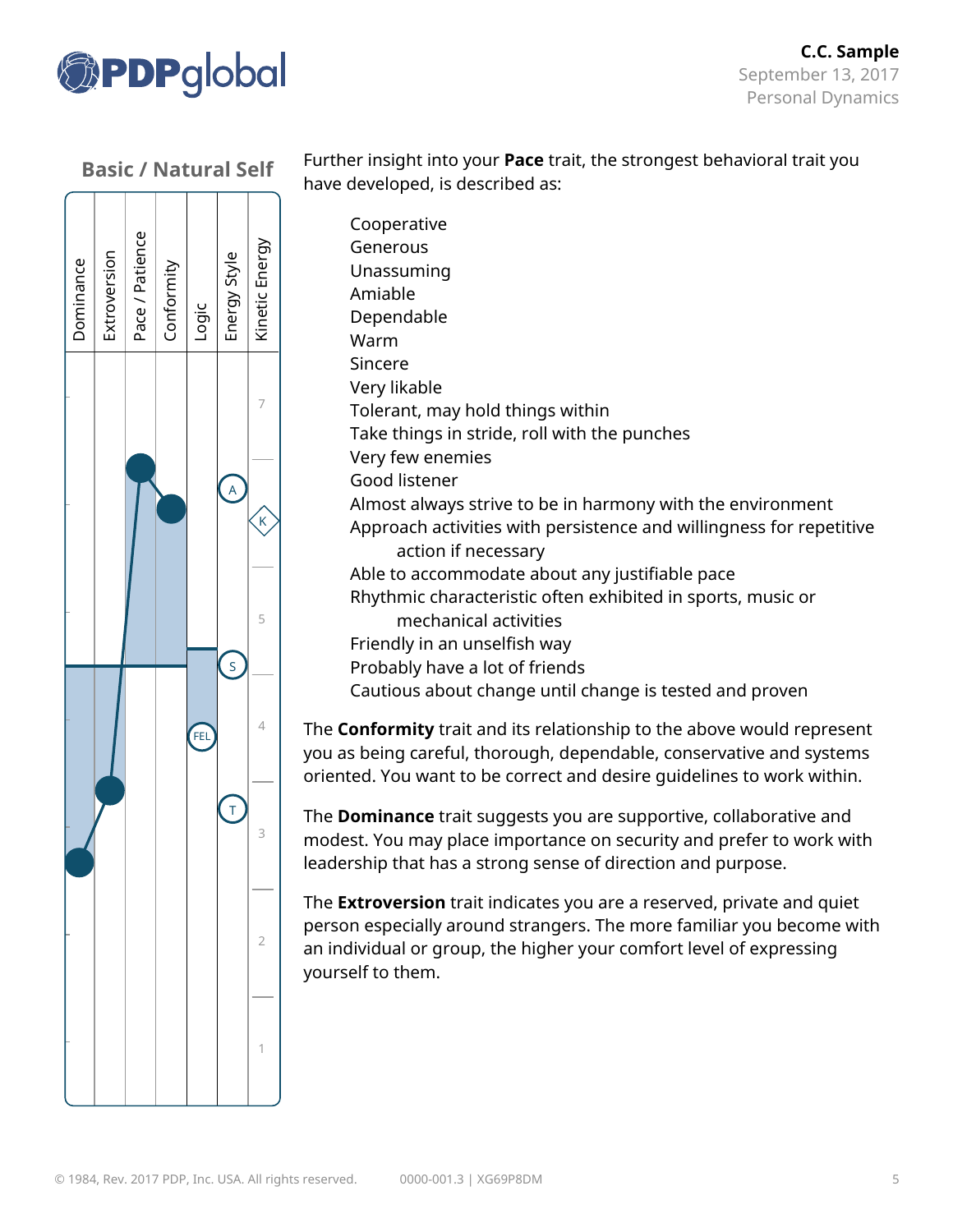



# **Unique Trait Pairs**

#### **Your trait combinations yield these unique characteristics:**

#### **Persuasive/Seller**

When in charge of people, you prefer to accomplish things through a seller style. A friendly, empathetic, persuasive way of getting help to accomplish the task. (Extroversion over Dominance)

#### **Dependable/Productive**

A cooperative disposition. You move at a steady pace, with emphasis on quantity and consistent production flow. (High Pace over High Conformity)

#### **Cautious/Requires proof**

Cautious about taking chances. You probably feel that it is your responsibility to point out what could go wrong, or at least be realistic and prepared for the unexpected. A 'show me' attitude, perhaps even skeptical. Sensitive to criticism. (High Conformity over Low Extroversion)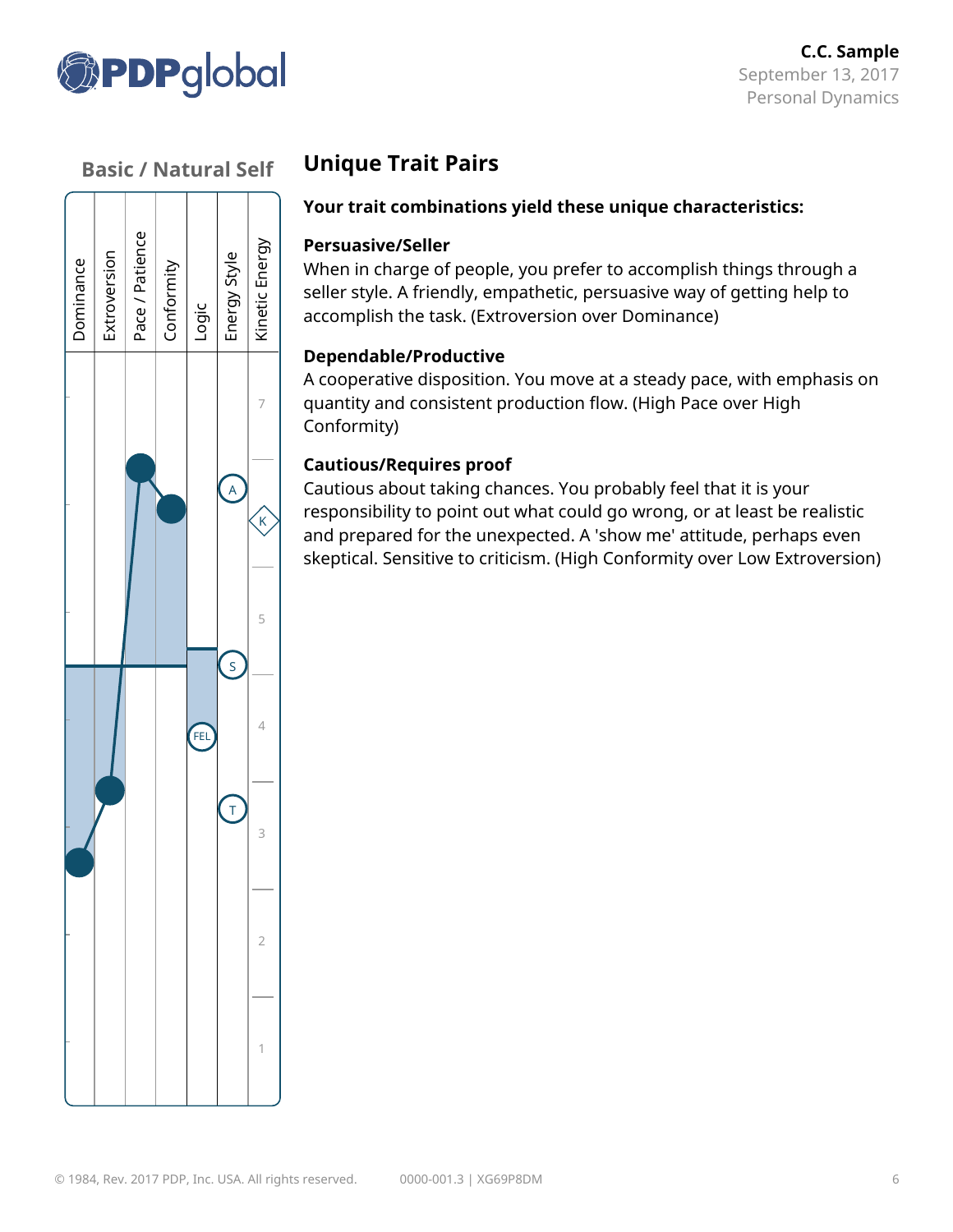



# **Logic**

Logic determines the mental processes by which decisions are made. There are three Logic styles: **Fact**, **Feeling** or a **Balance** of both.

#### **You naturally base your decisions on:**

#### **Feeling**

An initial, automatic conclusion based on an inner sense.

You respond instinctively when making a decision. Accept unproven situations in the absence of hard facts.

When in situations involving decisions about new projects and people issues where few hard facts are available, you have a sense of what decision to make.

Feeling style makes valid decisions based on the continual mental recording of information through observations, experiences, reading and listening.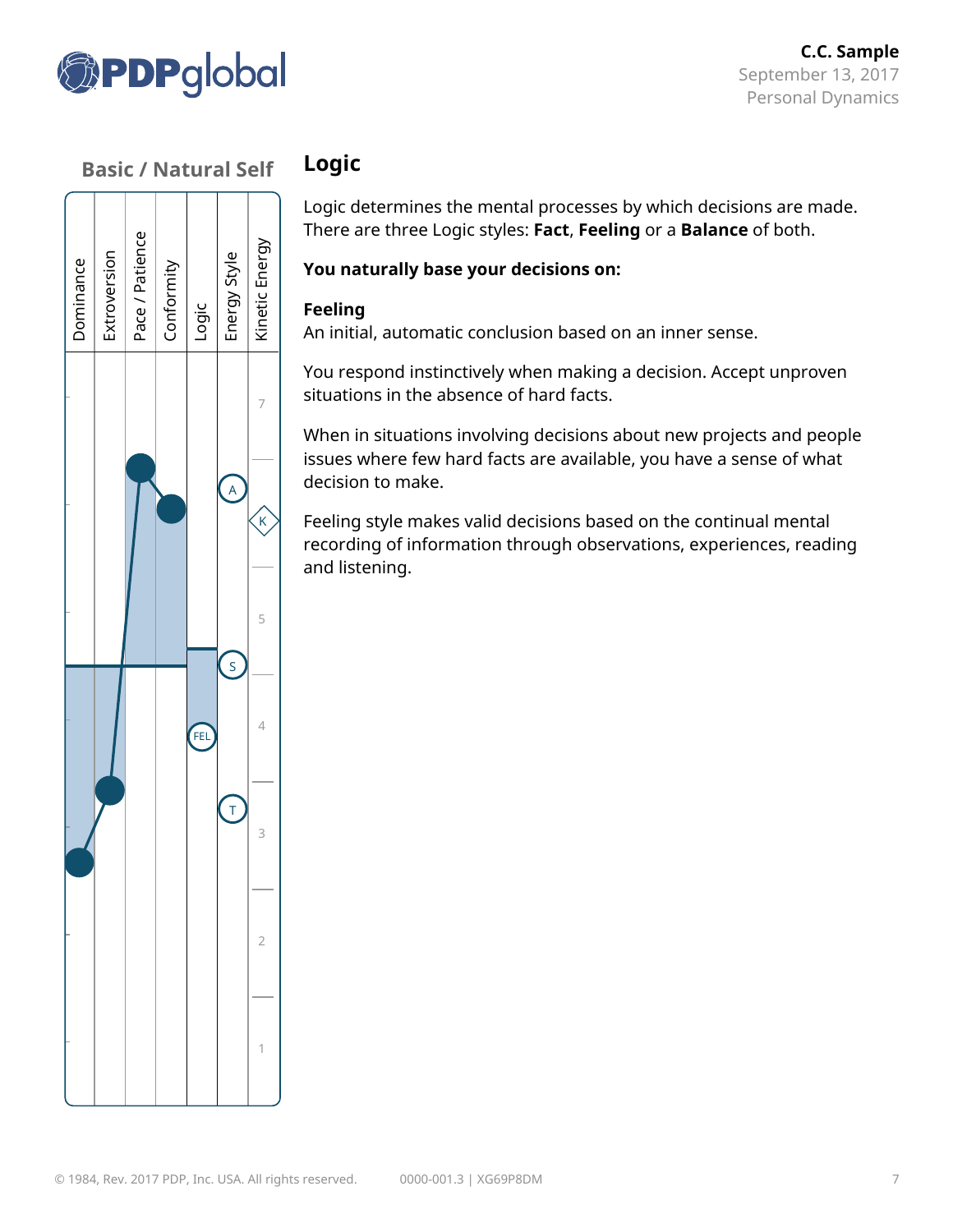



# **Energy Styles**

Energy Style determines how tasks are approached or how goals are accomplished. There are three Energy Style: **Thrust**, **Allegiance**, and **Stenacity**.

#### **Your natural or primary style for accomplishing goals is through:**

#### **Allegiance**

A follow through, supportive style. Dedicated to completing a predetermined project. Sense of connection to a common purpose.

As you consider the style(s) that fits you best it is **important** for you to know that it can be sustained **only** as long as you have the **energy level** to support it.

# **Kinetic Energy Level**

Relates to mental, emotional and physical energy. Think in terms of **capacity**, **battery** or **horsepower**. Concentrated use of one type can tire you out and wear you down. Rest, breaks, sleep, vacations or a change of activity can restore energy in varying degrees.

#### **Your natural energy level is in the:**

#### **Zone 6**

You may be described as having endless energy. It is essential that you have extensive places to direct these energies or diverse ways to channel this major force.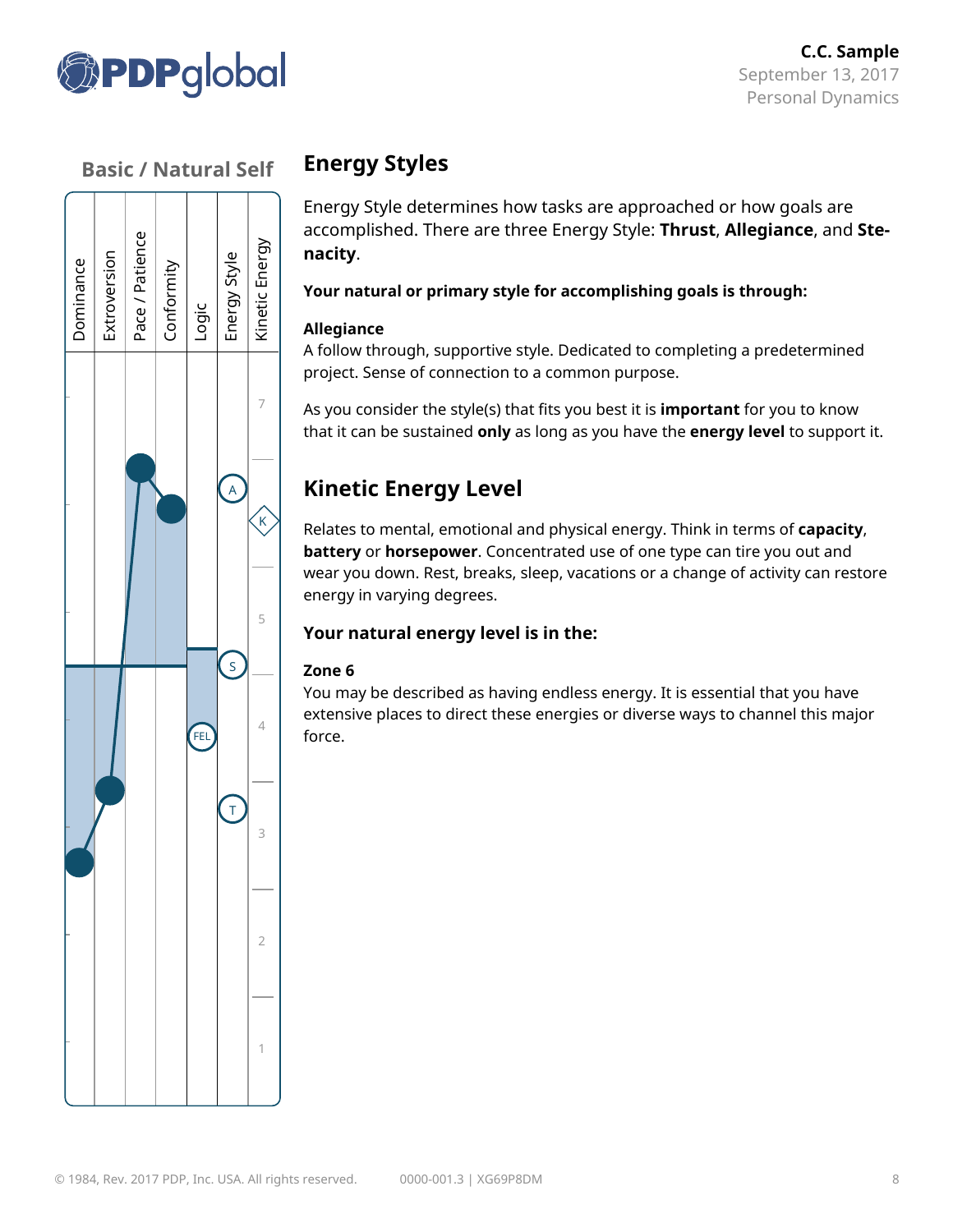



# **Communication Style**

#### **Your natural communication style is:**

#### **Casual/Careful**

You are warm, friendly and willing to listen. When in charge of people, a mild persuasive style is natural. Prefer to have harmonious and nonchaotic surroundings with time to get comfortable in a new environment.

#### **When you communicate to others, you:**

Talk in a friendly, easy-going way Show patience, accommodation Wait for others, circumstances, results Hold things within, react calmly

#### **You prefer to have others communicate to you with:**

Time and opportunity to process need for change Agreement on agenda, time frame Consistent, clear directions, priorities

# **Leadership Style**

#### **Your most effective and natural way to lead is:**

#### **Caretaker/Persistent**

You take what comes, adjust as needed then push ahead. Constant observation of everything is a strength, and you probably seek to obtain positions by earning them.

#### **When in a leadership role, you:**

Show dependability and consistency Prefer an established pace, but will adjust to reasonable change Value promotion based on performance Foster stability and harmony, earns respect of others Press persistently toward goal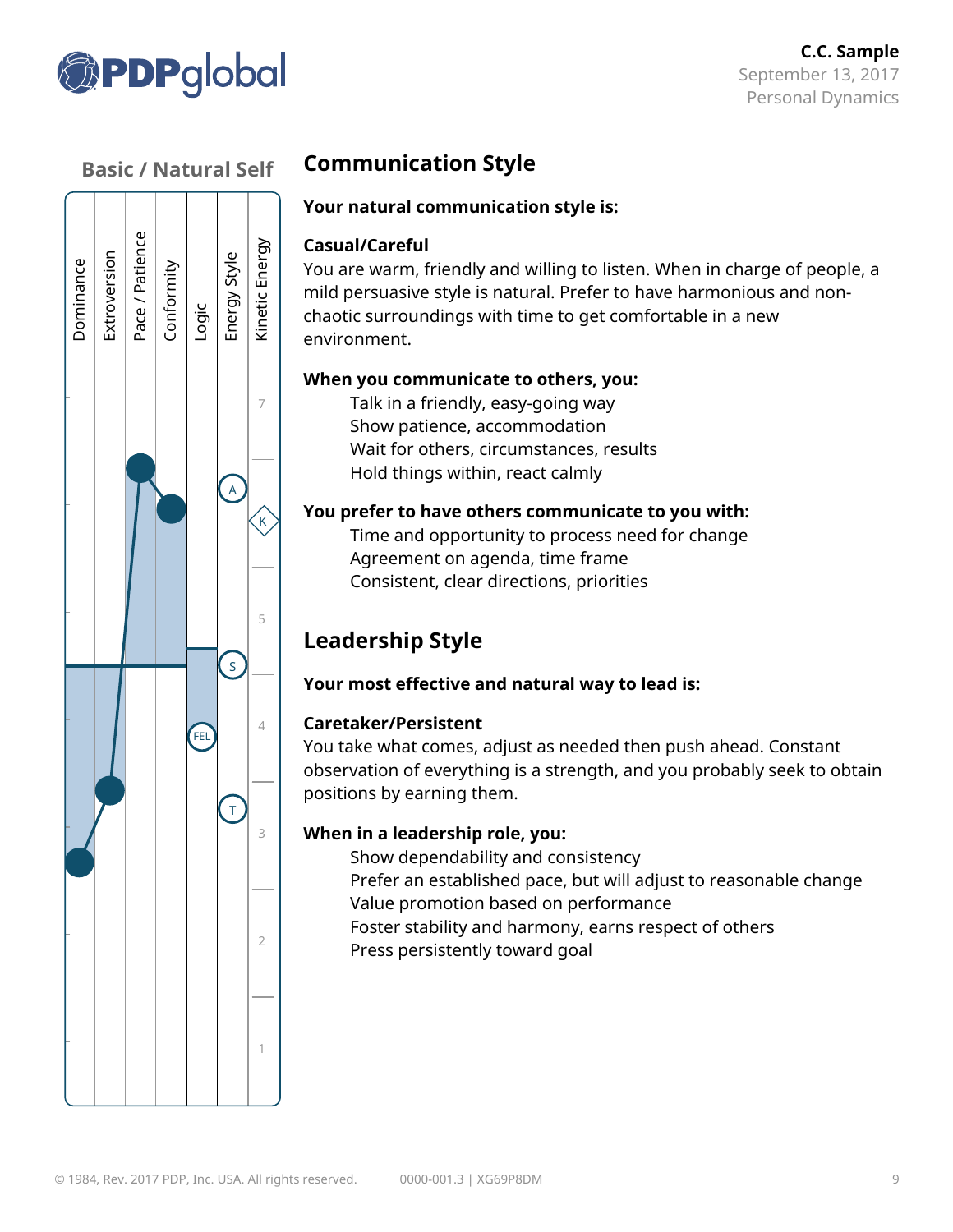



# **Backup Style**

#### **If you run out of energy, patience, or it just is not worth the effort, your back-up style tends to be:**

#### **Avoid conflict**

Your back-up style indicates that when all else fails, you may avoid conflict but have a get you later attitude. You may not actually do this, but you at least will feel like it.

#### **Additional extreme responses:**

Avoid conflict and give in to not make a scene Reach a bursting point and unload all internally built up offenses Resist change

# **Learned Responses**

#### **Learned responses to develop for certain situations:**

Adjust to a sudden or unexpected change of pace Voice opinion, stand up for rights, confront with directness and courage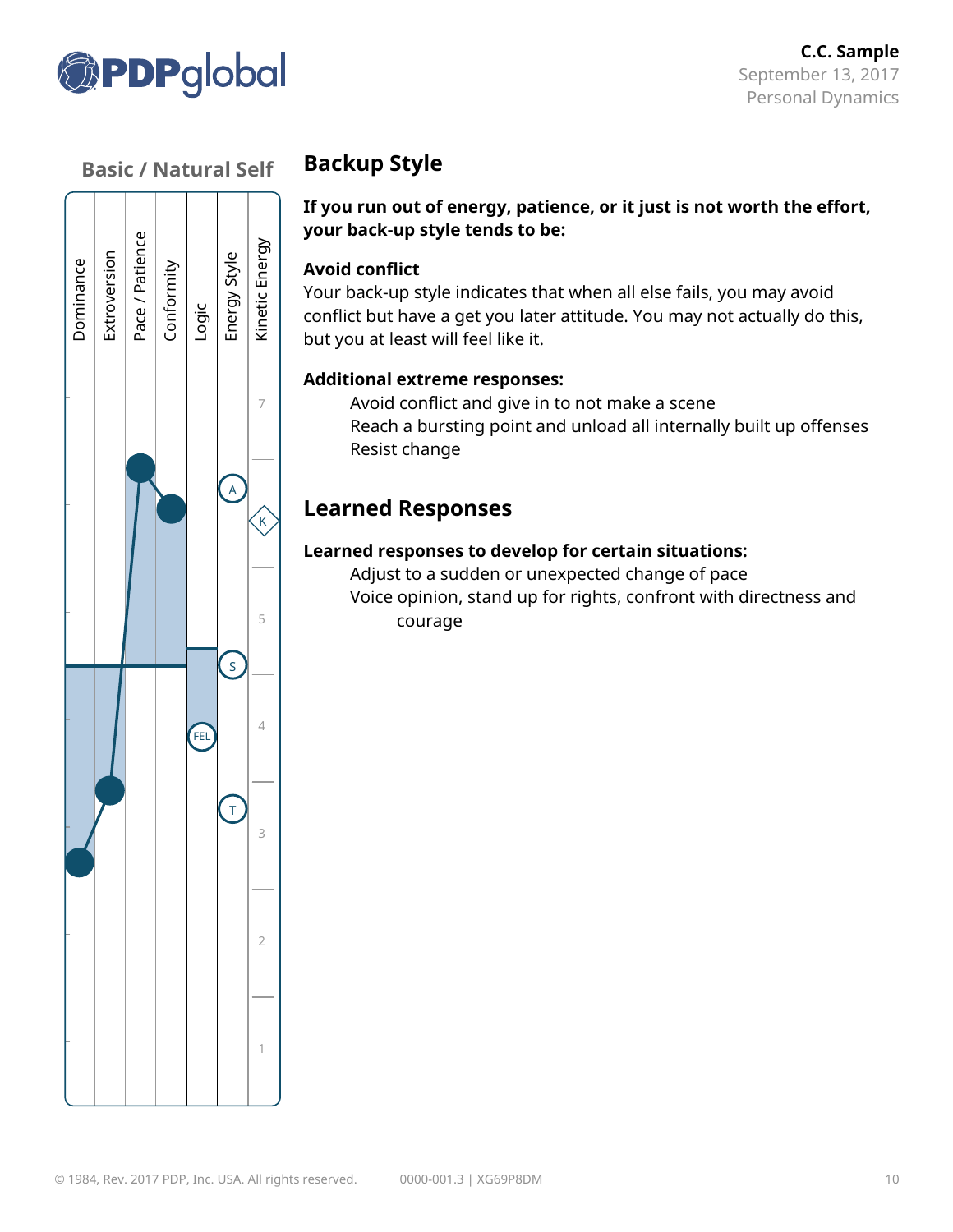



# **Section 2: Priority Environment(s)**

A measurement of the pressures from important influences (environments) which are taking priority in your life and causing you to feel the need to make adjustments at this time.

Pressures come from one or more of the six major environments: work, social, family, economic, health and beliefs. Efforts to adjust take extra energy, most commonly known as **stress**.

# **Stress Analysis**

Your **adjustments** to Priority Environment(s) are described below. To relate to the amount of energy being expended on each **adjustment**, reference the Data Sheet and note the length of each line for each Priority trait.

#### **You are being forced or are feeling the need to make the following trait adjustments:**

#### **Dominance—more controlling**

Taking charge, becoming more assertive and forceful. Perhaps placed in a leadership role, or sense the need to take control. May be using more decisive, analytical and problem-solving skills to achieve desired results.

**Please identify:** Work \_\_\_\_\_ Non-work What is causing the pressure? How could it be reduced?

#### **Extroversion—more friendly, empathetic**

Being more outgoing and persuasive. May feel the need to develop more relationship and team-building skills. Perhaps an emphasis on social involvement has created the need to be more interactive.

**Note:** The intensity of this adjustment is very significant as it is creating an **opposite style** from that which is **natural**.

**Please identify:** Work \_\_\_\_\_\_ Non-work \_\_\_\_\_\_ What is causing the pressure? How could it be reduced?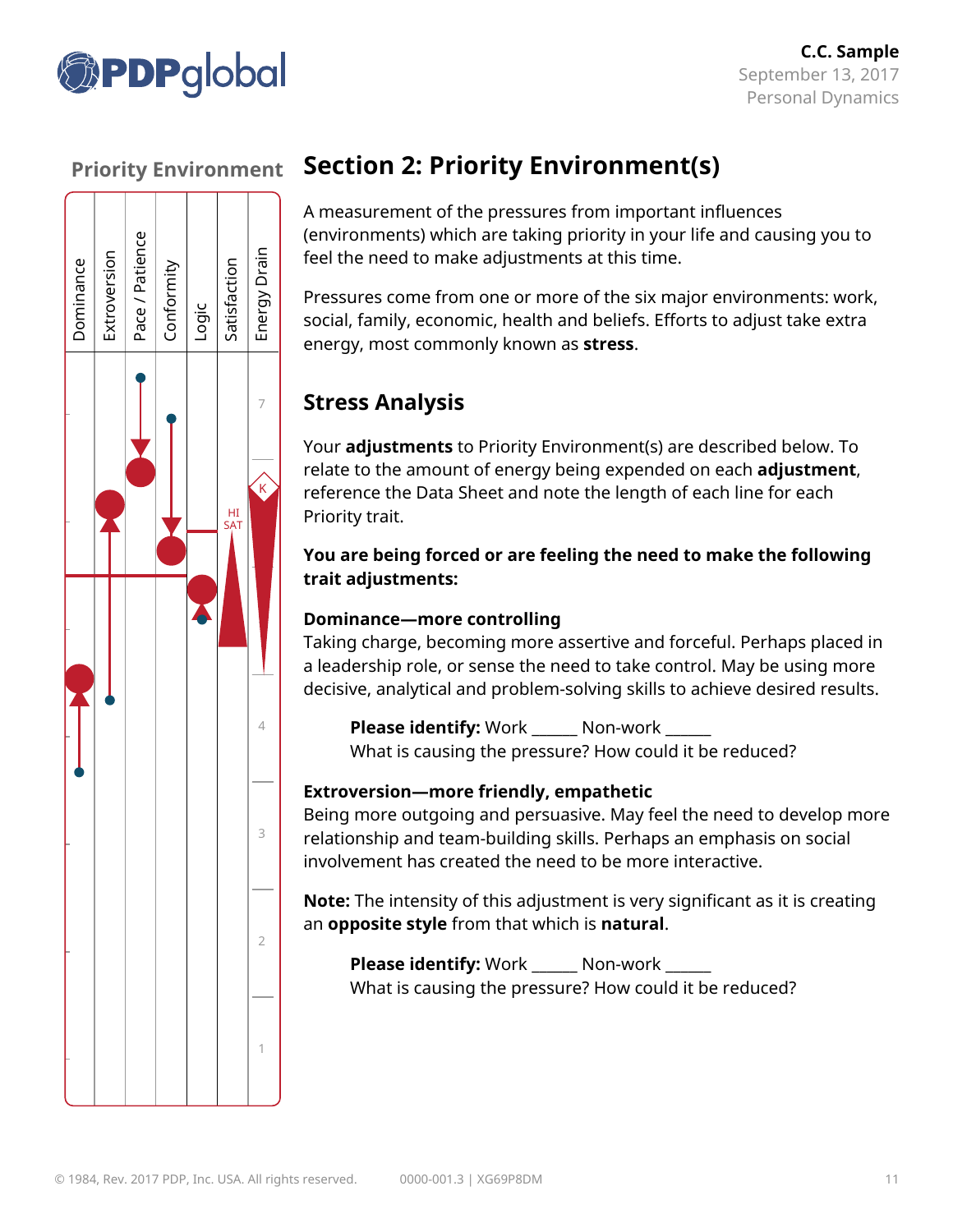



#### **Pace—less patient**

Sensing an urgency to accomplish more in less time. May be pushing to get more rapid results. Perhaps internal or external deadlines are not being met, causing a need to move more quickly.

**Please identify:** Work \_\_\_\_\_\_ Non-work \_\_\_\_\_\_ What is causing the pressure? How could it be reduced?

#### **Conformity—less detailed**

Eliminating or delegating some details. May be taking more risks, asserting independence or breaking away from tradition. Perhaps there is pressure to forego quality to increase production, which may minimize the opportunity to conduct preferred accuracy checks.

**Please identify:** Work \_\_\_\_\_\_ Non-work \_\_\_\_\_\_ What is causing the pressure? How could it be reduced?

#### **Logic—more fact conscious**

Pressure to be more objective and deliberate in making decisions. Perhaps there is pressure to gather more specific factual information to validate the resulting decision.

**Please identify:** Work \_\_\_\_\_\_ Non-work \_\_\_\_\_\_ What is causing the pressure? How could it be reduced?

# **Dimensional Adjustment**

When the spread of the Priority Environment(s) profile (distance between highest and lowest trait) is compared to the spread of the Basic profile, there is an added Energy Drain:

#### **Compression**

Feeling restricted or limited from utilizing natural potential in some part(s) of life. Reducing the causes of the **stress** listed above may render the quickest relief.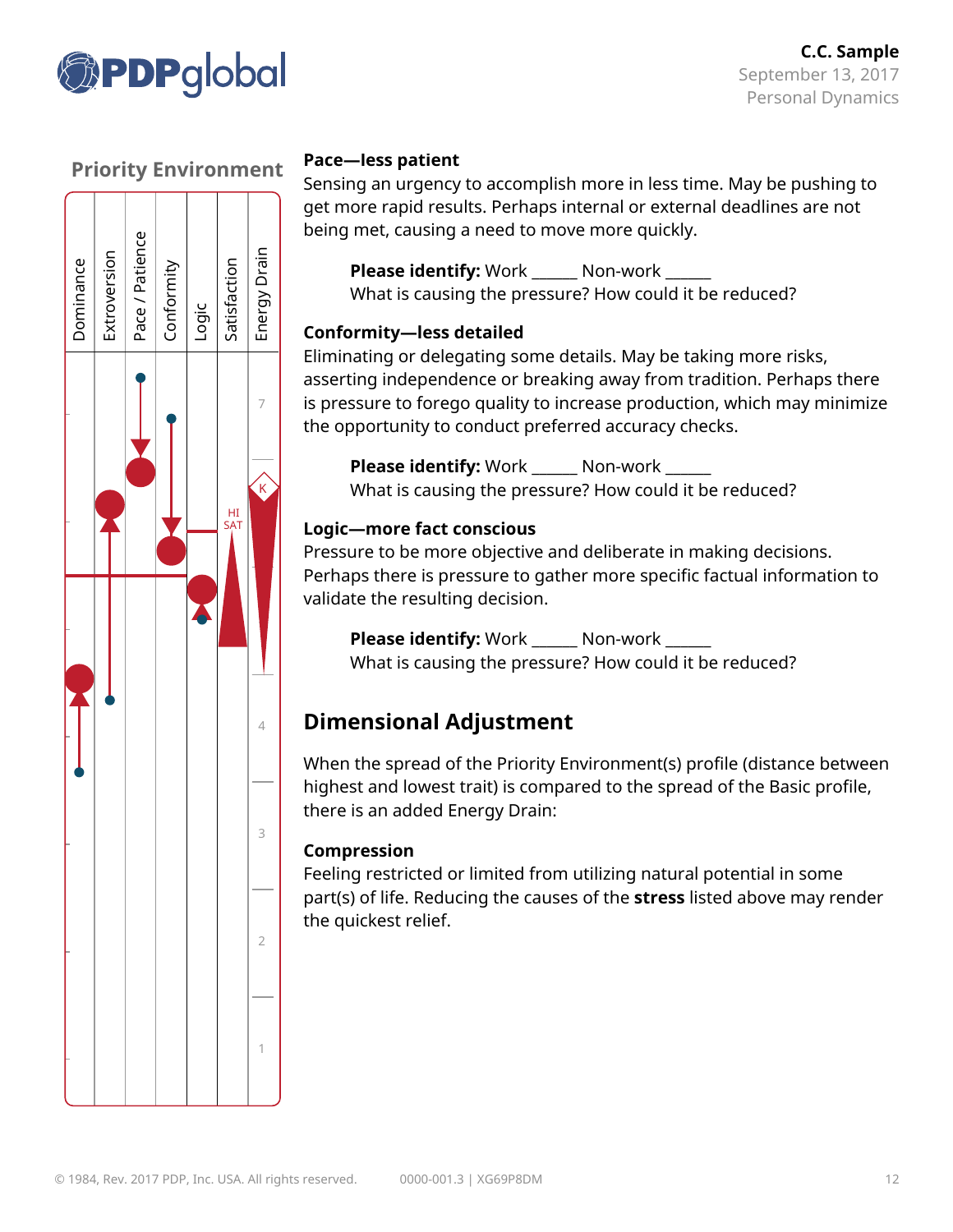



# **Satisfaction Analysis**

Relates to whether or not your **goals and aspirations** are being fulfilled.

#### **Presently, the level of satisfaction indicated is:**

#### **High Satisfaction**

This is an indication that you have a feeling of satisfaction or high morale. You apparently are getting many of the rewards you want for what you are doing.

**High Satisfaction** also indicates that you consider the stress you are experiencing at this time to be worth the effort. This can be positive stress (eustress) when viewed as making progress toward reaching a personal goal.

Review **expectations** you feel are imposed by yourself and others, and determine realistic goals. The amount of true satisfaction is diminished when more is expected of you than you feel comfortable in delivering, or when more is expected of you than you feel is reasonable. This is referred to as **over expectations**.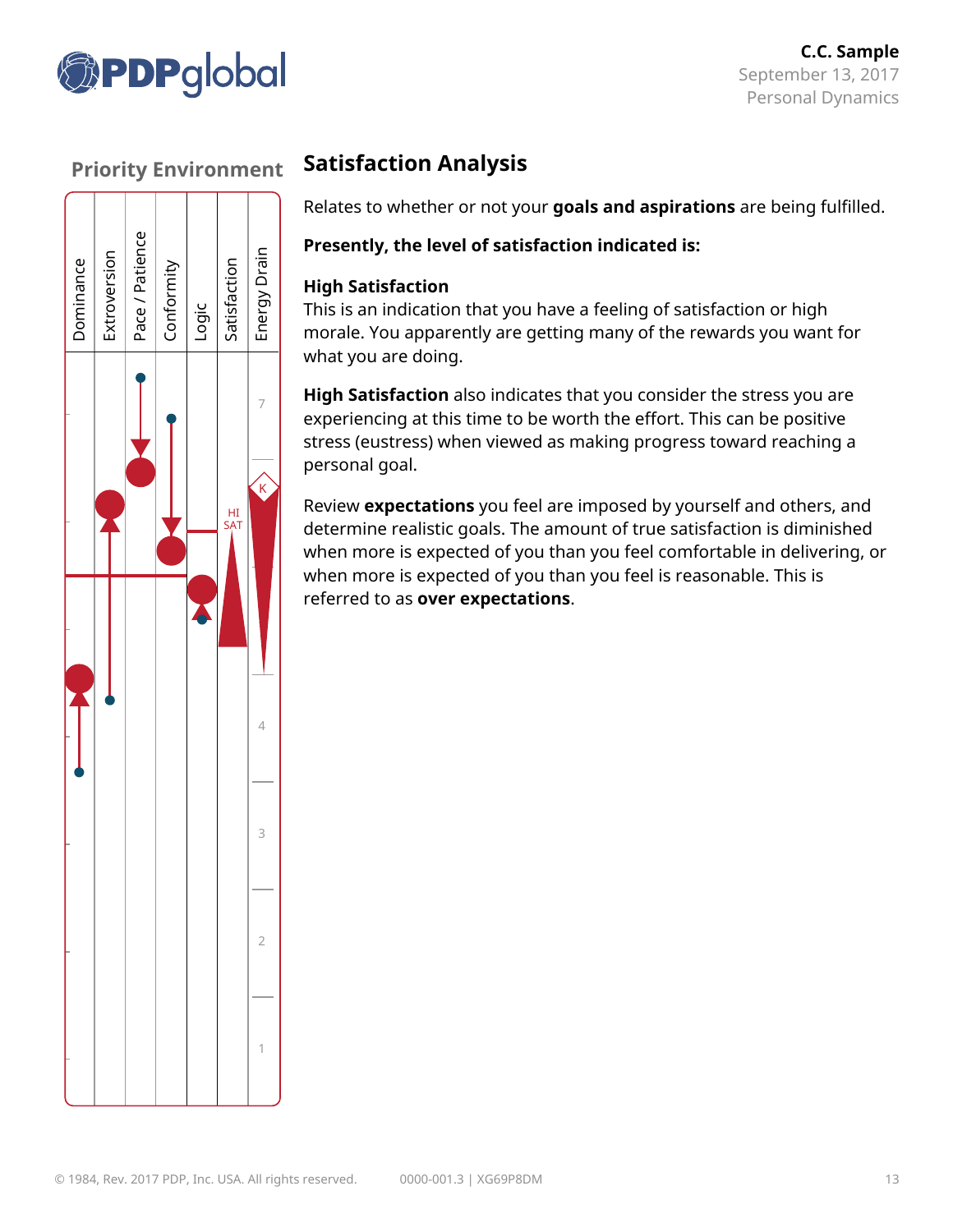



# **Energy Drain**

Energy drain is the net result of **stress** and **satisfaction**. Illness, frustration, distress and low satisfaction are often the reason for significant energy drain. Refer to Section 2: Stress Analysis for specifics that may be the cause.

#### **The energy drain is:**

#### **Average energy drain (1-2 sigmas)**

Typical drain for functioning in daily activity requirements. Energy Drain is at a level that is average and is not significant enough to cause concern. To examine the causes, if any, please refer to the Stress and Satisfaction Sections of this report.

# **Available Energy**

The available energy indicates the degree of energy felt at the end of the day or at periods throughout the day, due to energy drain. The available energy level can be rejuvenated or recharged in many ways; commonly with food, sleep or short periods of relaxation.

#### **Available energy level registers in the:**

#### **Zone 5**

Expect successful results of starting tasks, while maintaining or overlapping existing projects. To avoid misdirection of energy, focus on priorities rather than expending energy on less important activities.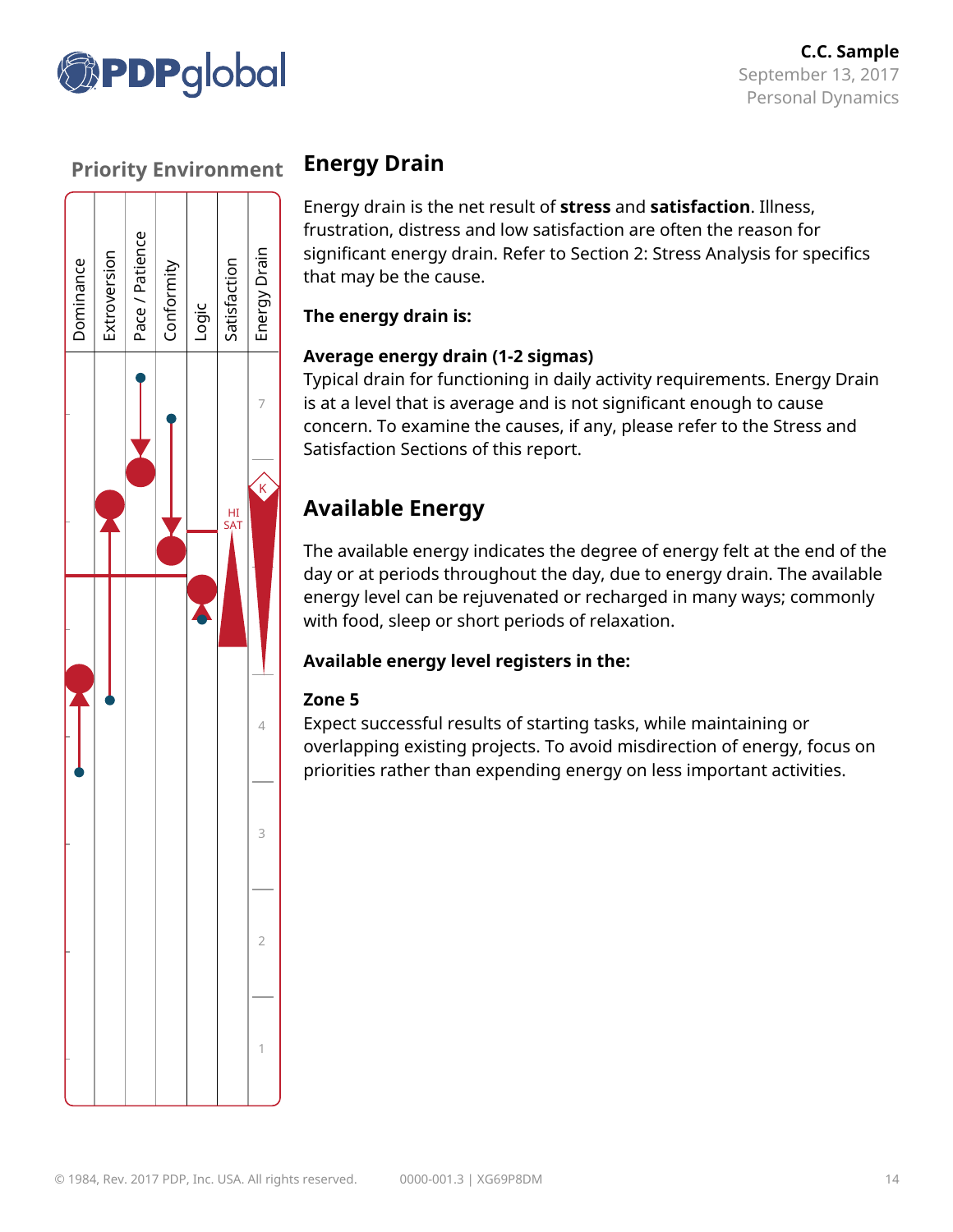

#### **Outward Self**



# **Section 3: Predictor/Outward Self**

A synthesis of the Basic/Natural Self and Priority Environment(s). The Predictor describes how others observe you. Depending on the stress pressures indicated in Priority, this section may be quite different from your Basic/Natural Self.

#### **The following summary indicates how you come across to others at this time:**

Dependable, steady and efficient person. Dedicated to respected programs and people. Sincerely cautious and conscientious, wanting things done well.

Able to do repetitive tasks, usually likes a consistent routine. Makes every move count. Can be uncomfortable if placed under too much unjustified pressure or confrontational environments.

Friendly and well accepted by others. Welcome meaningful conversations about planning ahead to avoid surprises. Prefers a cooperative and peaceful approach. Good at mentoring and developing others. Does not want self or others taken advantage of.

**Dominance** trait—Not significantly different from Basic.

**Extroversion** trait—Participative, friendly, sincere, congenial and genuine. Flexible enough to enjoy communicating with others when necessary, but also enjoy private time.

**Pace** trait—Not significantly different from Basic.

**Conformity** trait—Not significantly different from Basic.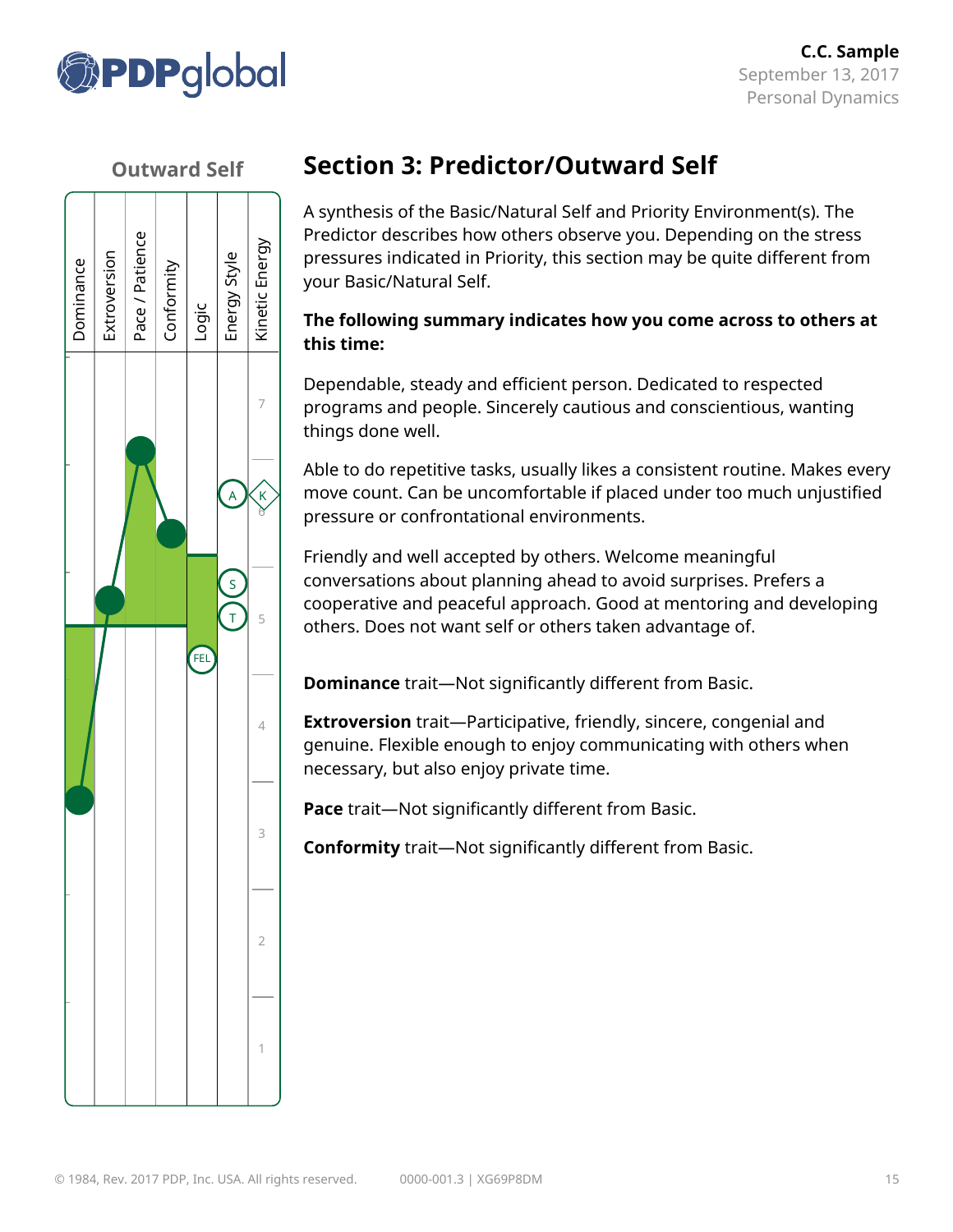

#### **Outward Self**



#### **Additional insights as to how others see you at this time:**

#### **Trait Pairs**

**Persuasive/Seller—**Persuade with friendliness and empathy when accomplishing goals through people.

**Dependable/Productive—**Emphasize quantity and consistent production flow.

**Logic—**Not significantly different from Basic.

**Energy Style—**Not significantly different from Basic.

**Energy Level—**Not significantly different from Basic.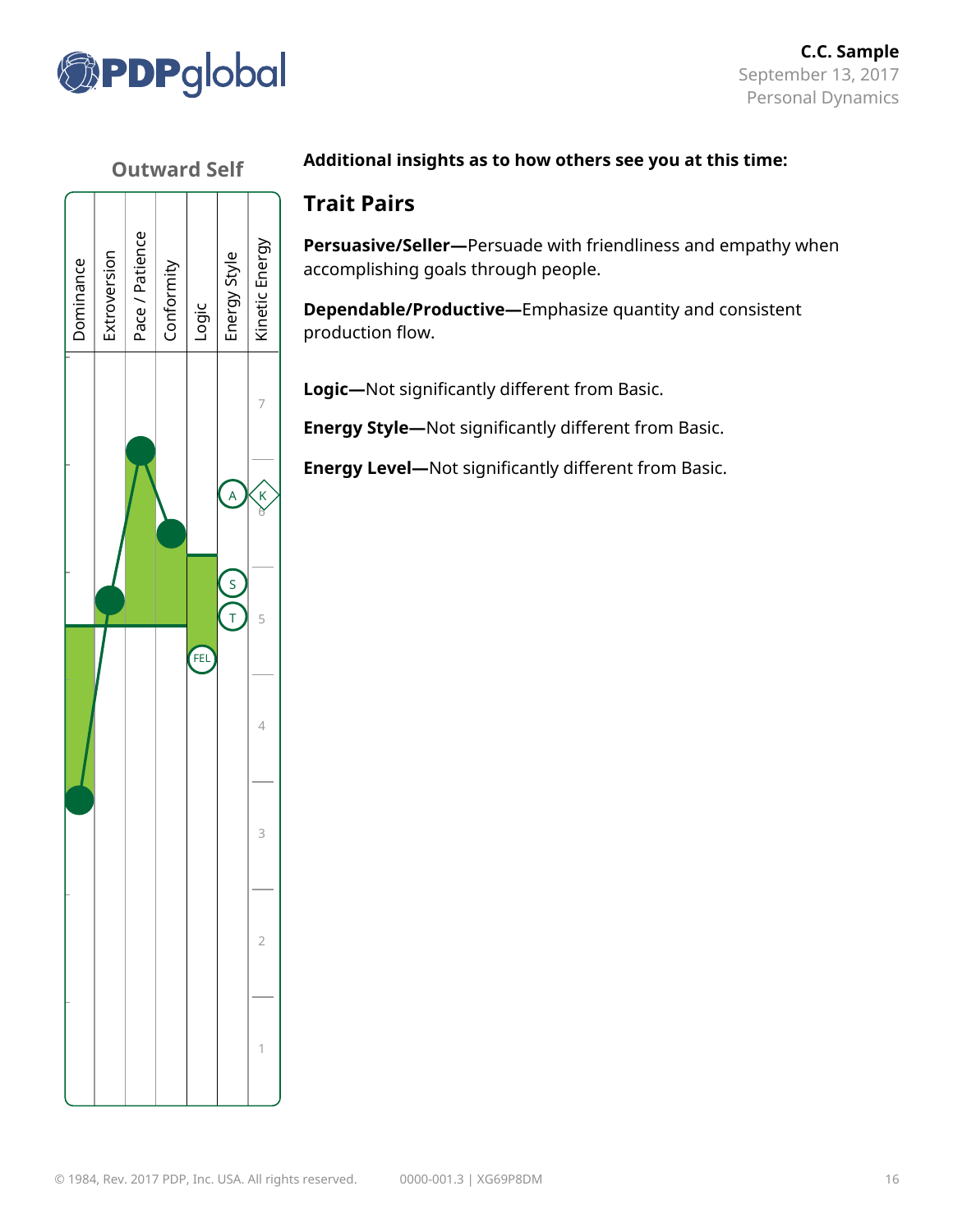

# **Section 4: Motivation**

To be motivated, you alone know what truly drives you to take action. Likewise, there are elements that demotivate you or are negative.

#### **Motivators Worksheet**

The following are typical motivators for your profile. Use this as your own analysis worksheet to identify the importance that each of these has for you in your work and/or personal life.

#### **Instructions**

- 1. Please check the **four** items that are most important to **you** at this time.
- 2. Define, verbally or in writing, what each of the four items means to you.
- 3. Are these motivators currently being provided (yes, no or occasionally)?
	- \_\_\_ Cooperation
	- \_\_\_ Stability
	- \_\_\_ Harmony
	- \_\_\_ Security
	- \_\_\_ Praise
	- \_\_\_ Structure
	- \_\_\_ Predictable environment
	- \_\_\_ Time to adjust to change
	- \_\_\_ Appropriate benefits
	- \_\_\_ Forewarning of changes
	- \_\_\_ Happiness
	- \_\_\_ Limited emotional exposure
	- \_\_\_ Respect
	- \_\_\_ Time to think
	- \_\_\_ Freedom to think creatively
	- \_\_\_ Protection
	- \_\_\_ Direction
	- \_\_\_ Strong Leadership
	- \_\_\_ Peace
	- \_\_\_ Standard operating systems
	- \_\_\_ Justifiable changes
	- \_\_\_ Conservative/sound actions
	- \_\_\_ Accuracy/exact instructions
	- \_\_\_ Privacy

#### **Factors that are demotivating or negative to you:**

Unjustified or erratic pressure, confrontation Having to be authoritative; incompetent leadership